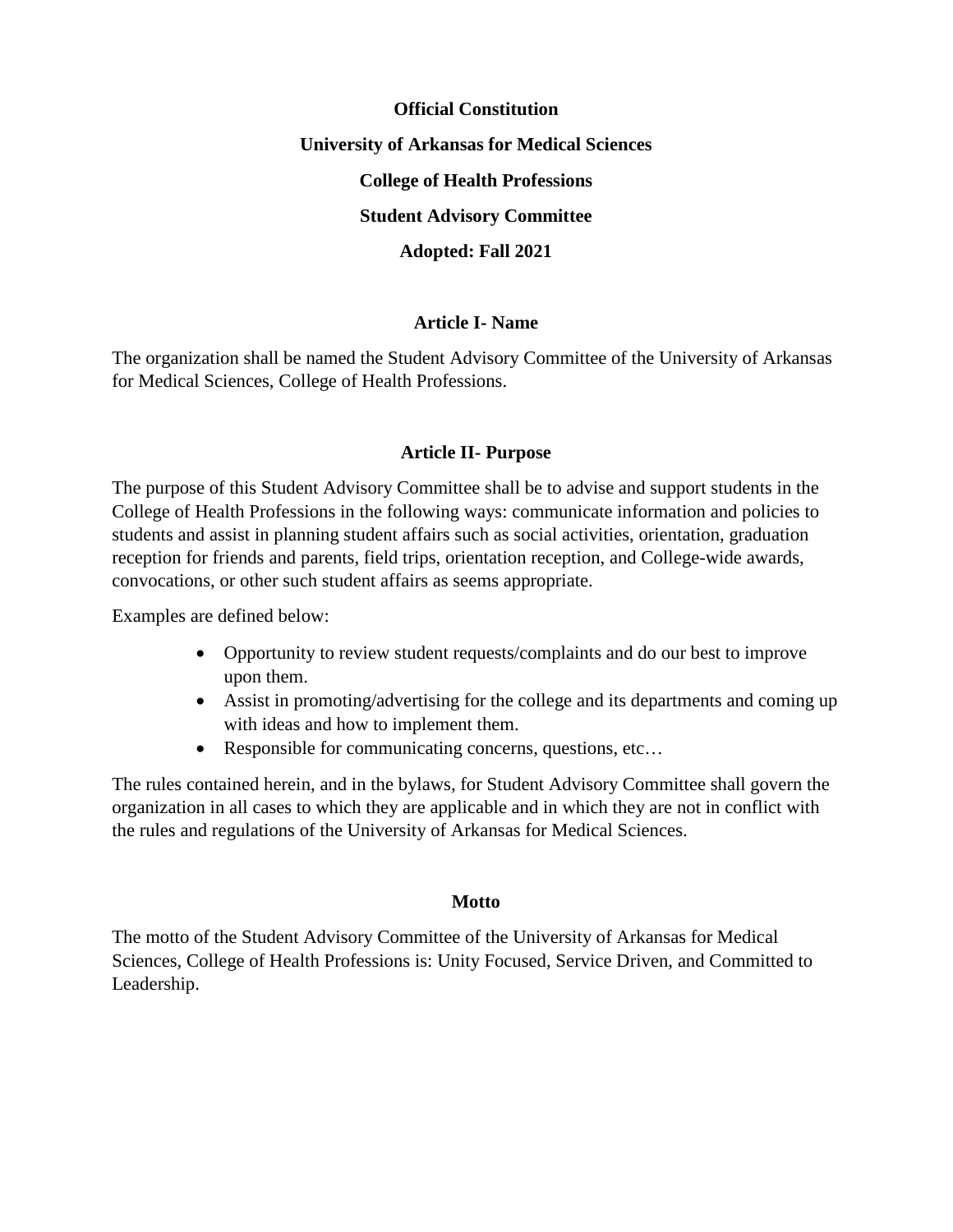# **Article III- Membership and Eligibility Requirements**

#### **Section A: General Membership**

Non-voting membership is open to any student in good standing enrolled at the University of Arkansas for Medical Sciences who is currently taking college coursework in the College of Health Professions.

## **Section B: Program Representatives**

Voting representation in this Student Advisory Committee shall consist of representatives from each program in the College of Health Professions. A listing of these programs can be found in the current College catalog.

For programs with students in more than one professional year, it is preferable that one member be a beginning student who will remain in the Advisory Committee upon entering the second professional year.

Each program representative must attend scheduled meetings each semester. If a representative misses two meetings in a year, the student will be reported to the Associate Dean and the program that the student represents will be asked to select a new representative. The attendance starts over each academic year for students that serve in programs that are more than one year.

Select member(s) of the Student Advisory Committee of the College of Health Professions will represent the student body on the Associated Student Government (ASG). One designated representative will serve on the Associated Student Government and attend all meetings. All other representatives will attend ASG meetings on a rotating schedule as necessary.

The Associate Dean of Student Affairs in the College of Health Professions or their designee will appoint faculty and/or staff to serve as advisors.

# **Section C: Suspension or Removal of Voting Membership**

Program representatives may be suspended or removed from the committee for substantial failure to meet attendance obligations or for serious misconduct that adversely affects the interests or the reputation of the organization or the College of Health Professions.

Before a program representative can be considered for suspension or removal from the voting membership the individual must be given written notice that describes the reason(s) for the beginning of suspension or removal process. The student in question should also be given an opportunity to explain any circumstances in question by the method of the student's choice either in writing or in person prior to a vote of suspension or removal by the voting membership.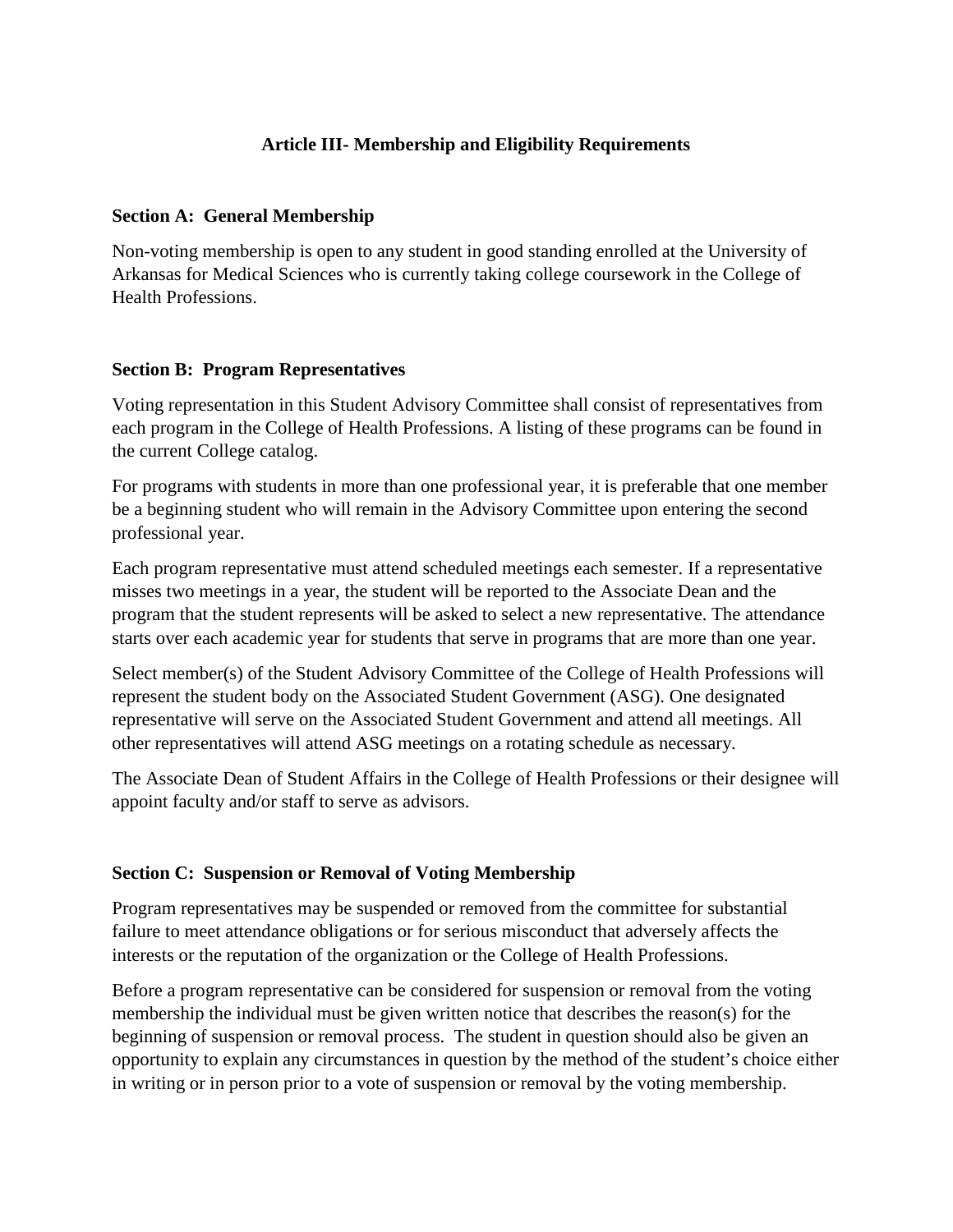Any voting program representative may have their membership suspended or revoked by a twothirds vote of the committee. Any program representative that has been suspended or voting membership revoked may appeal the decision to the general student council membership. Said member shall be considered reinstated with two-thirds approval to the members.

Vacancies in program representation that have not been filled by the program within 30 days will be able to be filled at large by any student in good standing in the College of Health Professions by a vote of the Committee and will serve the remainder of the year.

# **Article IV: Meetings**

## **Section A: Regular Meetings**

Regular meetings of the Student Advisory Committee shall be held twice a semester throughout the year.

## **Section B: Special meetings**

Special meetings can be requested by the advisors, Student Advisory Committee representatives, the Dean's of the College or by a written request of twenty member of the student body of the College of Health Professions. This meeting must be publicly announced at least one week prior to the meeting date.

# **Article V: Voting**

# **Section A: Quorum**

The minimum number of members required to conduct business and hold a quorum shall consist of two advisors and six representatives.

Voting members who have a conflict of interest with the issue on the table or who choose to abstain from voting are not counted within the quorum count.

# **Section B: Voting Membership**

Voting representation shall consist of representatives from each program in the College of Health Professions. The current committee advisors may only vote in the case of a tie.

**Section C: Proxy Voting**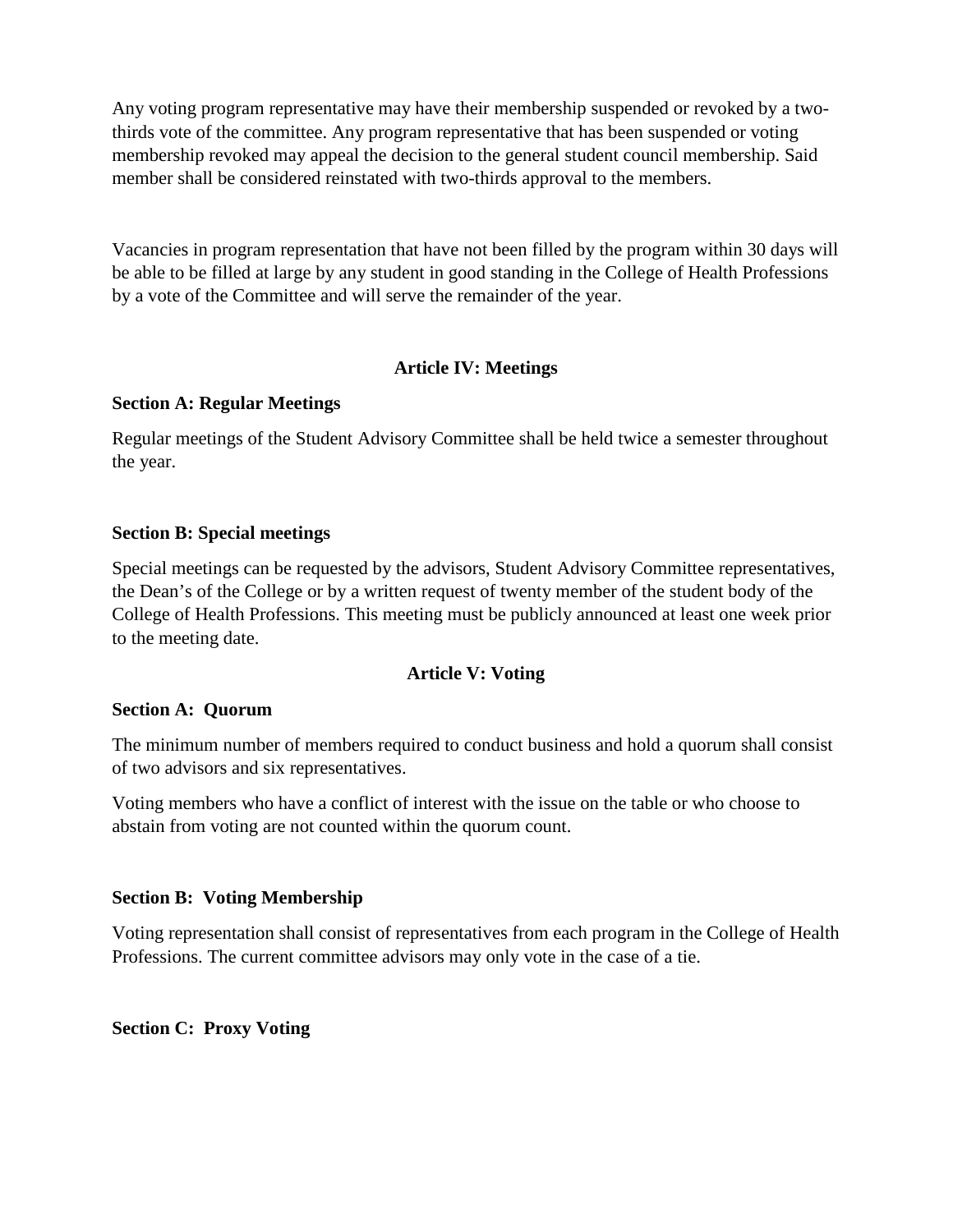If a member is unable to attend a meeting, they may send a nonvoting proxy in their place. If the Committee's voting on a proposal it is the duty of the member to send in their vote in one of the following ways:

a. Written and signed by the member, delivered by the proxy to the meeting.

b. Electronically via the University email account to the Secretary/Treasurer and advisor(s) prior to the meeting.

# **Article VI: Committees**

# **Section A: Ad Hoc Committees**

The Advisors and committee may create ad hoc committees as needed and may appoint members of ad hoc committees from either the membership or from outside the membership, as appropriate to fulfill the purpose for which the ad hoc committee is created.

# **Section B: Committee Structure and Membership**

- 1. Committee Structure
	- a. Each committee must have the following composition:
		- i. Committee chair
		- ii. Committee members to assist the chair
		- iii. Description of purpose as well as deadlines to be met
		- iv. Recorded minutes for all official meetings/events

# **Article VII: Amendments**

The Constitution and By-laws may be amended by a two-thirds majority of the votes cast by the committee and approved by the committee advisors.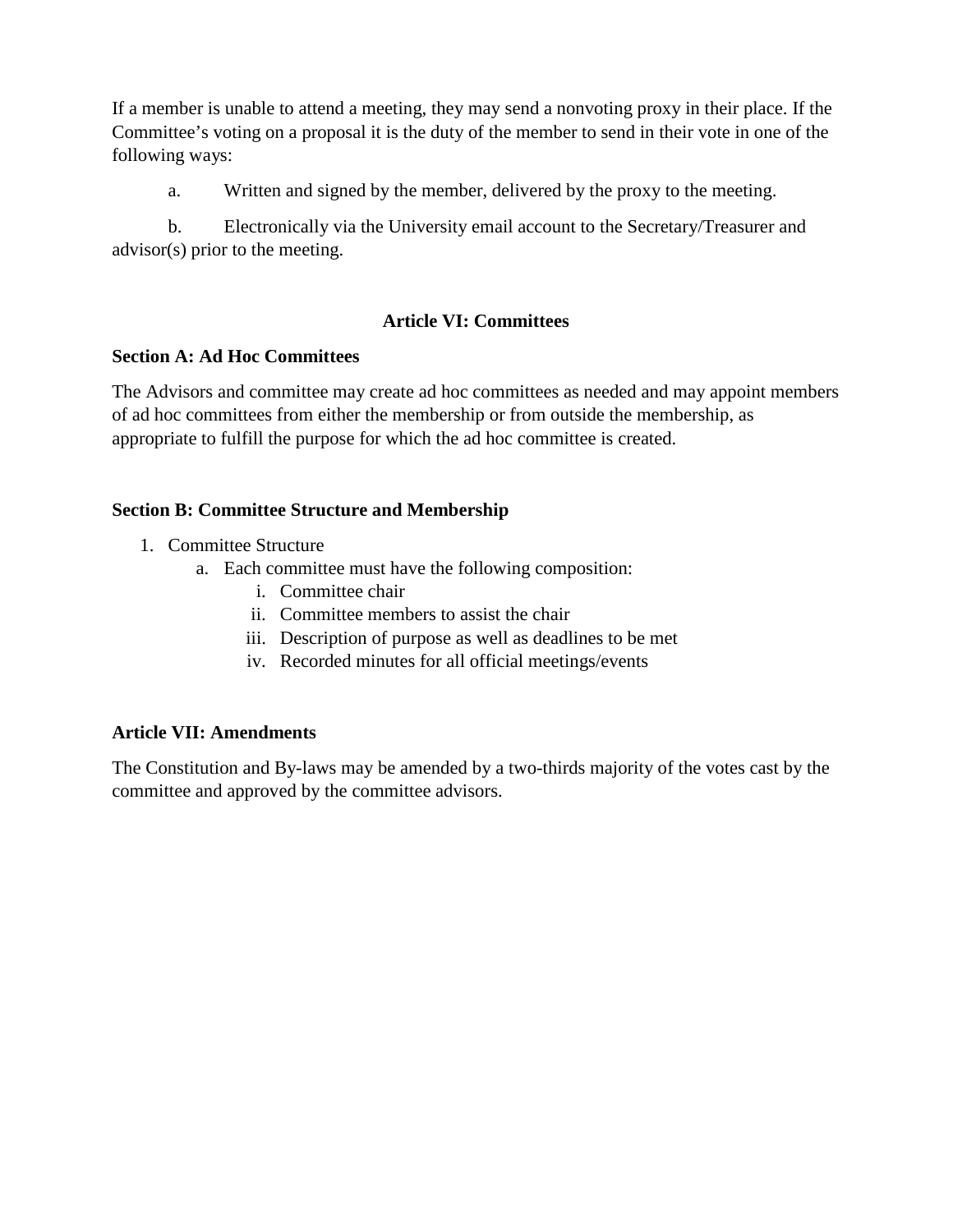#### **University of Arkansas for Medical Sciences**

## **College of Health Professions**

# **Student Advisory Committee**

## **By-Laws**

# **Article I- Duties of Officers**

## **Section A: Duties of the President**

- a. Participate in the planning, promotion, production, and evaluation of committee programs.
- b. Attend scheduled committee meetings on a regular basis.
	- a. Members must attend 75% (3 out of 4) of committee meetings.
- c. Participate in the process of committee goal setting.
	- a. Bring up new ideas on marketing/advertising/volunteering opportunities.
	- b. Share events/promotions/info from meetings with classmates.
- d. Support Committee events on a regular basis through attendance and participation.
- e. Become familiar with and abide by the procedures outlined in this document.
- f. Adhere to all University of Arkansas for Medical Sciences and College of Health Professions policies and the Code of Student Conduct.

# **Section B: Duties of the Associated Student Government Representative(s)**

- a. Attend and actively participate in Advisory and ASG meetings.
- b. Keep committee members, and advisor(s) informed of changes in his/her program area.
- c. Be responsible for developing and maintaining his/her program area.
- d. Attend all Associated Student Government (ASG) meetings and keep the committee informed on ASG activities.
- e. Participate in assigned ASG committee(s).
- f. Adhere to all University of Arkansas for Medical Sciences, College of Health Professions policies and the Code of Student Conduct.

# **Section C: Proposals**

The committee representatives must create a complete and accurate event proposal to the advisor(s) prior to the scheduled meetings for consideration. Event proposal must follow the following criteria:

- a. Each event must have its own proposal.
- b. Proposals must also be put forth for any committee expenses not expressed in the committee's budget (i.e. banners, t-shirts, etc.).